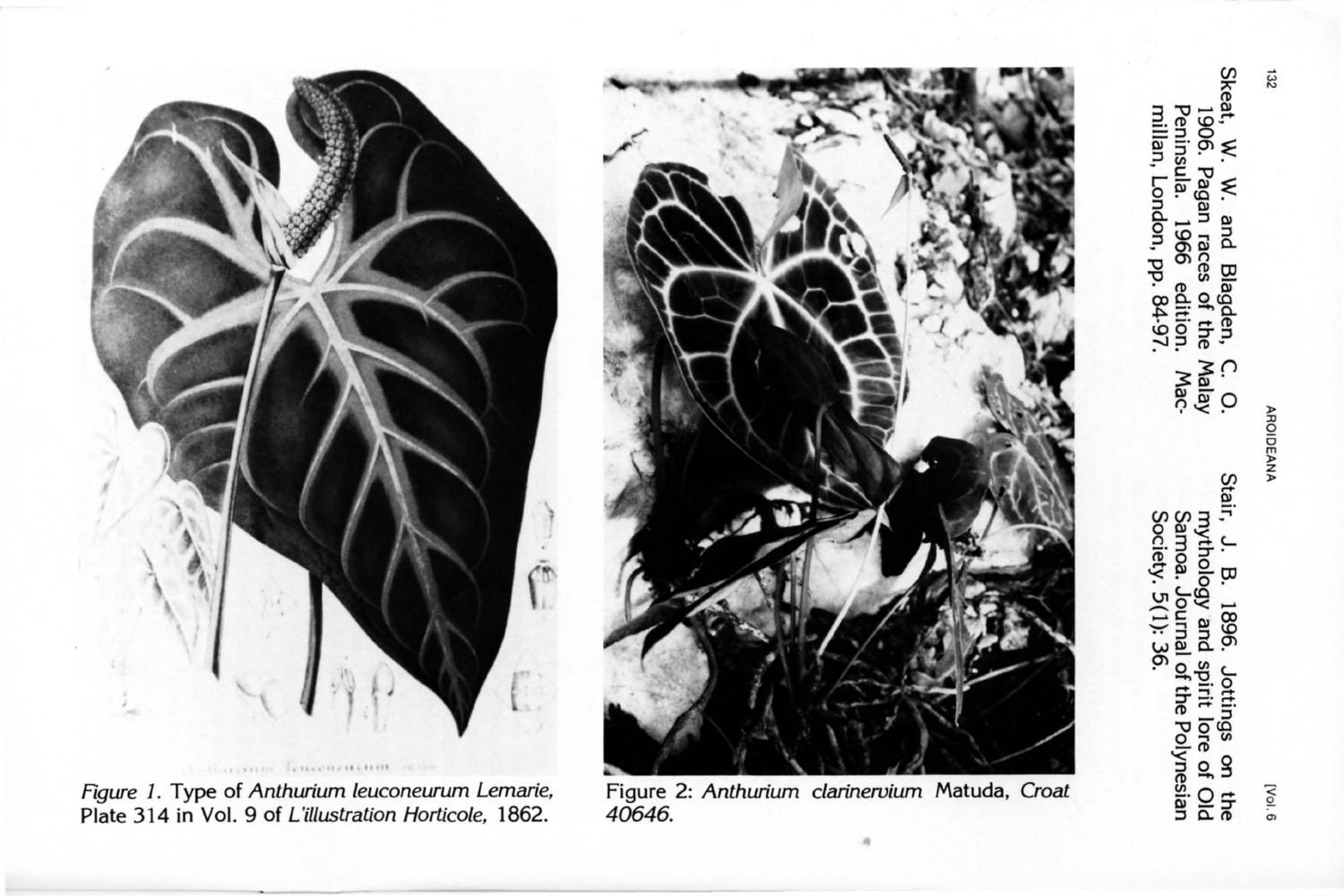## **The Origin of** *Anthurium leuconeurum*

**Dr. Thomas B. Croat**  Missouri Botanical Garden P. O. Box 299 St. Louis, Missouri 63166

The name Anthurium leuconeurum has been in use by horticulturists since 1862 when a plant, believed to have been collected in southern Mexico by Auguste Boniface Ghiesbrecht, was described by the French botanist Charles Lemaire. The plant apparently flourished in European botanical garden hothouse collections for a period of about seven decades. A number of herbarium collections were prepared and placed in herbaria at Kew Gardens, Geneva, Paris and elsewhere; most of these collections were made before 1895. The last such herbarium collection I've seen was prepared in 1935 at the University of Coimbra, Portugal, by L. W. Carrisso and deposited at the Kew Herbarium. It is important to note that either Ghiesbrecht prepared no voucher in the field or if he did it has not survived. Certainly when A. leuconeurum was described in 1862 no mention was made of any herbarium collection and a painting published at that time (Plate 314 in Vol. 9 of L'illustration Horticole, 1862) serves as the type. In addition, no collections have been made of the plant since the time of Ghiesbrecht, despite more than a century of collecting by many botanists in southern Mexico. (I, myself, have made trips to many parts of southern Mexico in search of it.)

For some of our readers perhaps the first introduction to this name was in the first issue of Aroideana (Vol. 1, No.1) when Madison, in an article entitled "The Anthurium leuconeurum confusion;' introduced the name as synonymous with A. clarinervium Matuda, another distinctly different species also restricted to southern Mexico. That A. clarinervium and A. leuconeurum are distinct can be seen from a reproduction of Lemaire's Plate (Fig. 1; see also cover of Aroideana, Vol. 5, No. 3) and a photograph of A. clarinervium in its native habitat in Chiapas (Fig. 2). The chief differences are the more open sinus and a fusion of the basal veins in A. leuconeurum and a closed sinus and free basal veins in A. clarinervium. In addition, the midrib and primary lateral veins in A. clarinervium are distinctly paler than the surface; this distinction, although present, is not as sharp in A. leuconeurum.

During my trips to European plant collections I was surprised not to find any live material of A. leuconeurum and concluded that it must have been obliterated during the destructive period of World War II. It was not until I visited Australia in 1981 that I came across collections of plants I was reasonably certain were A. leuconeurum. In Australia they were called A. cordatum, Fig. 3 a species which is also illustrated in Exotica III, p. 133. This photo represents a plant that, despite slightly more spreading posterior lobes, compares relatively well with the type plate (Fig. 1) of A. leuconeurum.

The really interesting thing about this discourse is that A. leuconeurum is almost certainly of hybrid origin which explains why it has never been recollected. What brought this to my attention was the article by Banta (1983) in a recent issue of Aroideana. The article described a cross between A. clarinervium Matuda (Fig. 2) and A. berriozabalense Matuda (Fig. 4) that he repeated after first seeing similar results conducted by Bob McColley of Bamboo Nursery. The hybrid, illus